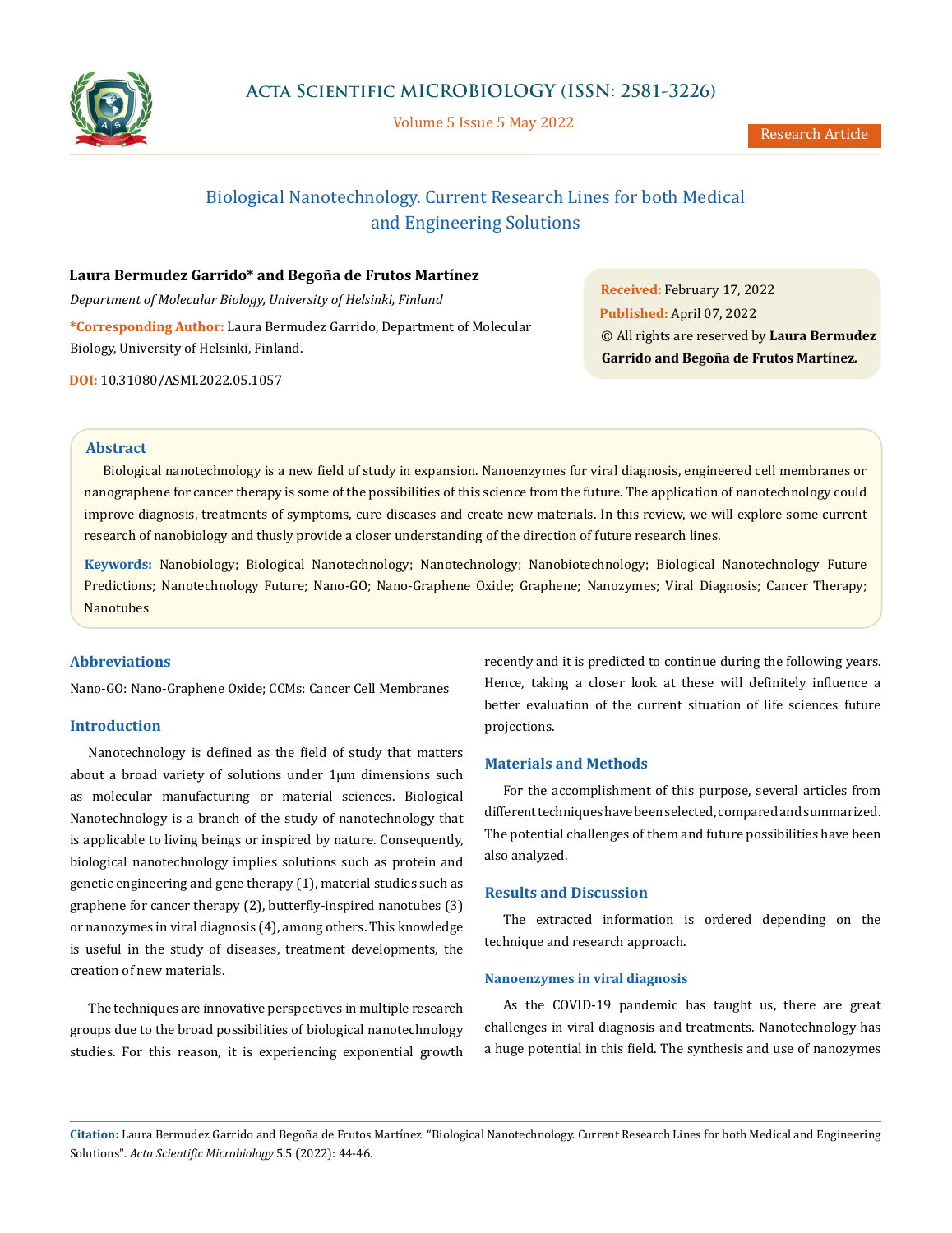have some advantages compared with natural ones like a higer physiochemical stability and versatility, high durability and are more convenient for mass production due to both manufacturing is easier and reduced in costs and easier storage  $[4]$ . For this reason, there are a variety of bibliography about biosensing and treatments.

The use of nanozymes can be a useful antiviral therapeutic approach for diseases such as COVID-19. There have been developed toolkits for several therapeutic porpuses such as introducing immunity that suppresses virus proliferation, prevention of invasion-mediated damage, a reduction in mutations [4].

Although these present a great potential, most of the bibliography is focused on active sites of enzymes and not enough in protein scaffold mimic or in enzymes that need to function within a lipid membrane. Consequently, nanozymes will be a promising biomedical research topic in the following years.

#### **Nano-GO graphene**

Cancer is one of the more extended causes of death in the world, and nanotechnology has potential also in this field. Nano-Graphene Oxide (Nano-GO) has a chemical versatility that arises from the oxygen functional groups on the carbon structure. This group make possible its easy functionalization under mild conditions, with organic molecules or biological structures in covalent or noncovalent linkage [2].

The synergistic effects resulting from the assembly of well-defined structures at nano-GO surface, in addition to its intrinsic optical, mechanical and electronic properties, allow the development of new multifunctional hybrid materials with a high potential in multimodal cancer therapy [2].

#### **Butterfly wings inspired nanotubes**

Nanobiology is also useful when it comes to technology and engineering. A group of scientists of Japan's National Institute of Science and Advanced industrial technology has created a carbon nanotube net on a butterfly wing, developing a new material of biological origins which heats quicker and possesses better electric conductivity. The idea comes from butterfly wings' effective absorption of solar energy and high hydrophobicity  $[3]$ .

The results of this experiment promote the development of a hybrid technology that takes advantage of living beings´ powerful engineered structures.

## **Engineered cancel cell membranes**

Theranostics is the combined technique of using a marked drug for identifying and delivering the treatment for tumours. There have been engineered cancer cell membranes (CCMs) for theranostics, helping the targeting and reducing non-specific effects. They have been coated using nanoplatforms [5]. There are various methods used for this purpose but in all cases, an improvement in targeting delivery, activation of immunity and better detection have been observed.

Although more research in the optimization for prevention of damage of the original membrane and biosafety investigations will be needed in future, the engineered CCMs present characteristics that label them as a potential target in cancer research.

## **Conclusion**

There are many examples of promising research lines related to this field, and the number of articles increases day by day. Biological nanotechnology has implications in both health and engineering porpuses and it is already experiencing great growth in the life sciences field.

#### **Acknowledgments**

I would like to thank my friend for her support in this article.

## **Conflict of Interest**

There is no conflict of interest in this article.

## **Bibliography**

- 1. [Bartmos C. "Nanotechnology and predicting the future review](https://www.researchgate.net/publication/311753193_Nanotechnology_And_Predicting_The_Future_Review_of_The_Current_State_of_Nanotechnology_And_Making_Future_Predictions_With_A_Discussion_of_Forecasting_Methods) [of the current state of nanotechnology and making future](https://www.researchgate.net/publication/311753193_Nanotechnology_And_Predicting_The_Future_Review_of_The_Current_State_of_Nanotechnology_And_Making_Future_Predictions_With_A_Discussion_of_Forecasting_Methods) [predictions with a discussion of forecasting methods" \(2016\).](https://www.researchgate.net/publication/311753193_Nanotechnology_And_Predicting_The_Future_Review_of_The_Current_State_of_Nanotechnology_And_Making_Future_Predictions_With_A_Discussion_of_Forecasting_Methods)
- 2. Gonçalves G., *et al*[. "Nano-graphene oxide: a potential](https://pubmed.ncbi.nlm.nih.gov/23526812/) [multifunctional platform for cancer therapy".](https://pubmed.ncbi.nlm.nih.gov/23526812/) *Advanced [Healthcare Materials](https://pubmed.ncbi.nlm.nih.gov/23526812/)* 2.8 (2013): 1072-1090.
- 3. Miyako E., *et al*[. "Self-assembled carbon nanotube honeycomb](https://pubmed.ncbi.nlm.nih.gov/23952240/) [networks using a butterfly wing template as a multifunctional](https://pubmed.ncbi.nlm.nih.gov/23952240/) nanobiohybrid". *ACS Nano* [7.10 \(2013\): 8736-8742.](https://pubmed.ncbi.nlm.nih.gov/23952240/)

**Citation:** Laura Bermudez Garrido and Begoña de Frutos Martínez*.* "Biological Nanotechnology. Current Research Lines for both Medical and Engineering Solutions". *Acta Scientific Microbiology* 5.5 (2022): 44-46.

45